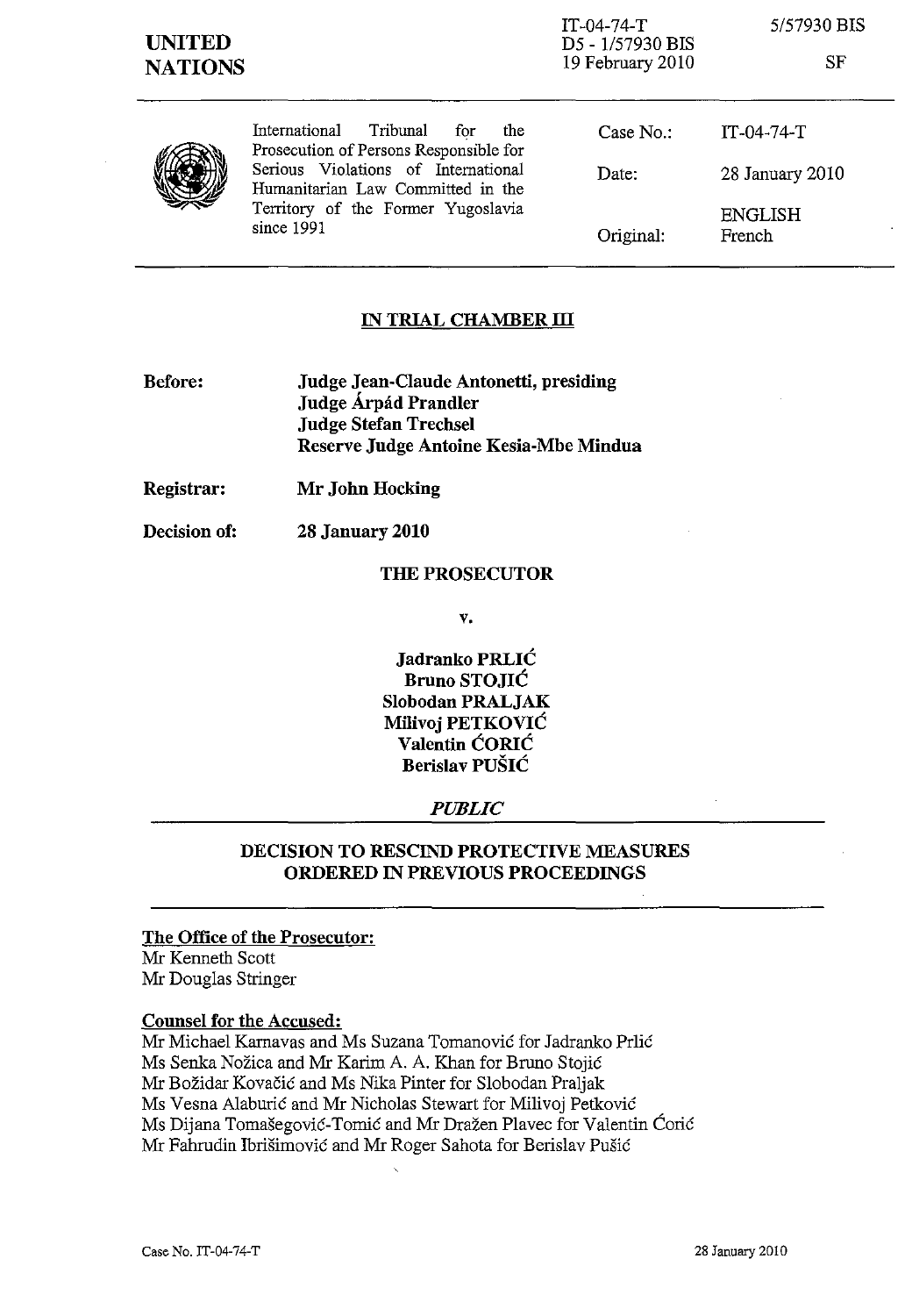**TRIAL CIJAMBER ill** ("Chamber") of the International Tribunal for the Prosecution of Persons Responsible for Serious Violations of International Humanitarian Law Committed in the Territory of the Former Yugoslavia since 1991 ("Tribunal"),

**SEISED** of the confidential ''Motion of Milivoj Petkovic for Rescission of Protective Measures Ordered in Previous Proceedings", filed by Counsel for the Accused Petkovic ("Petkovic Defence") on 16 December 2009 ("Motion"),

**NOTING** the confidential "Petkovic Defence Notice to the Trial Chamber in Connection with its Motion for Rescission of Protective Measures Ordered m Previous Proceedings", filed by the Petkovic Defence on 14 January 2010 ("Notice),

**NOTING** the "Order for Protective Measures" issued on 13 November 2000 by the Trial Chamber seised of the *Prosecutor* v. *Kordic* & *Cerkez* Case *("Kordic* Trial Chamber" $)$ ,

**CONSIDERING** that by the Motion, the Petkovic Defence seeks the rescission of the protective measures of confidentiality and closed session ordered by the *Kordic* Trial Chamber for the testimony of Milivoj Petkovic on 13 and 14 November 2000 when he gave evidence as a witness in the *Kordic* Case,<sup>2</sup>

**CONSIDERING** that, in support of its Motion, the Petkovic Defence submits that in the light of the time passed and the change in circumstances since the Accused Petkovic testified before the *Kordic* Trial Chamber, the continuation of the protective measures is no longer needed for any of the purposes applicable pursuant to the Rules of Procedure and Evidence ("Rules") and the Statute of the Tribunal,<sup>3</sup>

**CONSIDERING** that the Petkovic Defence submits that the rescission of these protective measures will not cause risk to the safety or security of any person

<sup>1</sup>*The Prosecutor* v. *Kordic* & *Cerkez,* Case No. IT-95-14/2-T, "Order for Protective Measures", 13 November 2000 ("Order of 13 November 2000").

 $\frac{2}{1}$  Motion, paras. 2 and 10.

<sup>&</sup>lt;sup>3</sup> Motion, par. 4.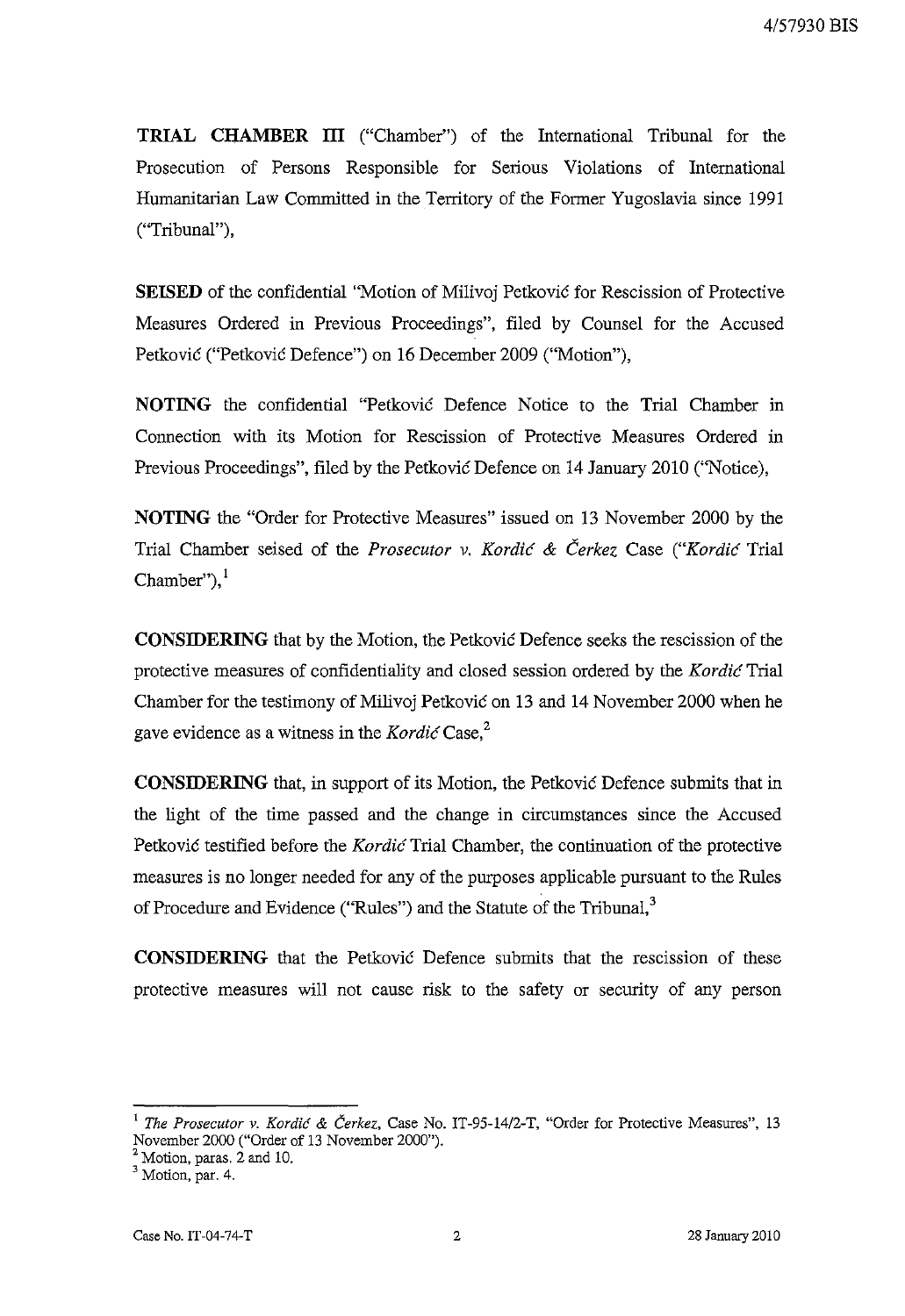including Milivoj Petkovic or prejudice the interests of justice, public order or morality,4

**CONSIDERING** that it furthermore notes that it may be in the interest of justice to make the testimony public.<sup>5</sup>

**CONSIDERING** that the Petkovic Defence further states that although by letters dated 4 November 2009 and 16 December 2009, it notified the authorities of the Republic of Croatia of its intention to apply for the lifting of the protective measures in question and asked them to confirm that they had no objection, it did not receive a response from the Croatian authorities; that, because of the efficacy of the proceedings, it nevertheless decided not to wait any longer and to file the Motion,<sup>6</sup>

**CONSIDERING** that it submits in the end that similar protective measures, ordered on the same grounds for Milivoj Petkovic for the purpose of his testimony in the *Prosecutor v. Blaškić* Case, were rescinded by the Pre-Trial Judge in the present **case,?** 

**CONSIDERING** that in the Notice, the Petkovic Defence imparted a letter sent by the Government of the Republic of Croatia on 7 January 2010 in which it gave its consent to the rescission of the relevant protective mesures,<sup>8</sup>

**CONSIDERING** that the Office of the Prosecutor ("Prosecution") did not file a written submission in response to the Motion,

**CONSIDERING** that Rule 75(G) of the Rules stipulates that "a party to the second proceedings seeking to rescind, vary, or augment protective measures ordered in the first proceedings must apply [...] (ii) if no Chamber remains seised of the first proceedings, to the Chamber seised of the second proceedings."

**CONSIDERING** that in the Order of 13 November 2000, the *Kordic* Trial Chamber in particular ordered that 1) the testimony of Milivoj Petkovic shall be heard in closed session; 2) edited records and transcripts of the sessions may only be released to the

<sup>4</sup> Motion, para. 4.

<sup>5</sup> Motion, para. 4.

<sup>6</sup> Motion, paras. 5 and 7.

<sup>7</sup> Motion, para. 8, referring to *The Prosecutor v. Pr/ic et aL,* Case No. IT-04-74-PT, "Order to Rescind Protective Measures", 5 October 2004.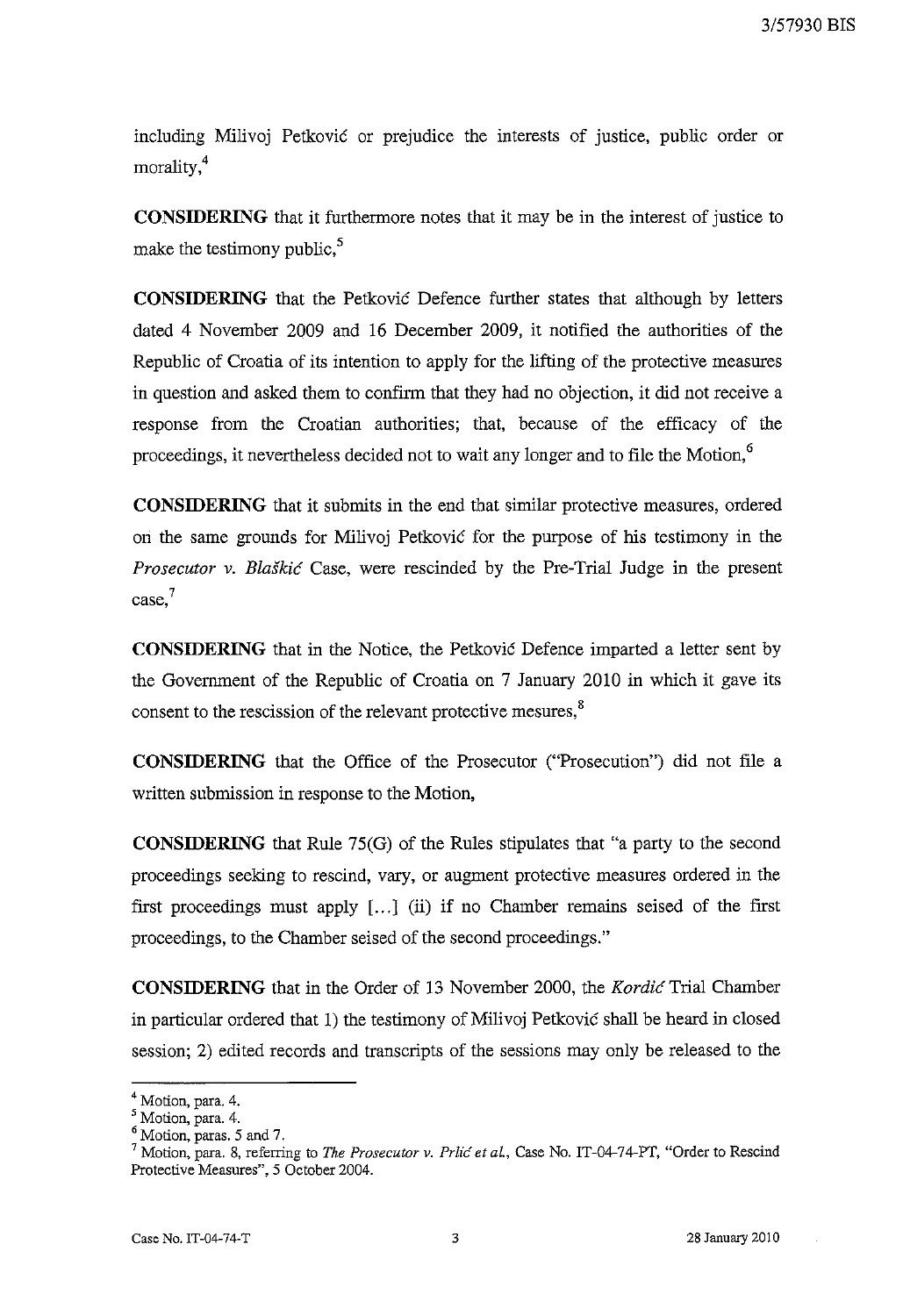public with the leave of a Trial Chamber; 3) no part of the testimony of Milivoj Petkovic may be disclosed to the public, the media or to third parties, other than as necessary for the purposes of the judgement in this matter; 4) the name, address, whereabouts and other identifying information concerning Milivoj Petkovic shall be sealed and not included in any of the public records of the Tribunal, $9$ 

**CONSIDERING** that the aforementioned protective measures were ordered by the Kordic Trial Chamber at the request of the Government of the Republic of Croatia, which also requested that Milivoj Petković give evidence in closed session,  $10$ 

**CONSIDERING** that, by its letter of 7 January 2010, the Government of the Republic of Croatia notified the Petkovic Defence that it gave its consent to the rescission of the protective measures ordered by the Kordic Trial Chamber,<sup>11</sup>

**CONSIDERING** that the Accused Petkovic wishes that the public have access to his testimony,

**CONSIDERING** that the Prosecution did not object to the Motion,

**CONSIDERING** that, in the light of the circumstances put forth in the Motion and the Notice, the Chamber consequently holds that the grounds that led the Kordic Trial Chamber to order protective measures no longer exist and that, therefore, there are reasons to grant the Motion,

#### **FOR THE FOREGOING REASONS,**

**PURSUANT** to Rule 75(G)(ii) of the Rules,

**GRANTS** the Motion, and

**RESCINDS** the protective measures ordered by the Kordic Trial Chamber for the testimony of Milivoj Petković in the Kordić Case.

Done in English and in French, the French version being authoritative.

<sup>8</sup>*See* Confidential Annex to the Notice.

<sup>9</sup> Order of 13 November 2000, pp. 2 and 3.

<sup>10</sup> Order of 13 November 2000, p. 2.

<sup>&</sup>lt;sup>11</sup> See Confidential Annex to the Notice.